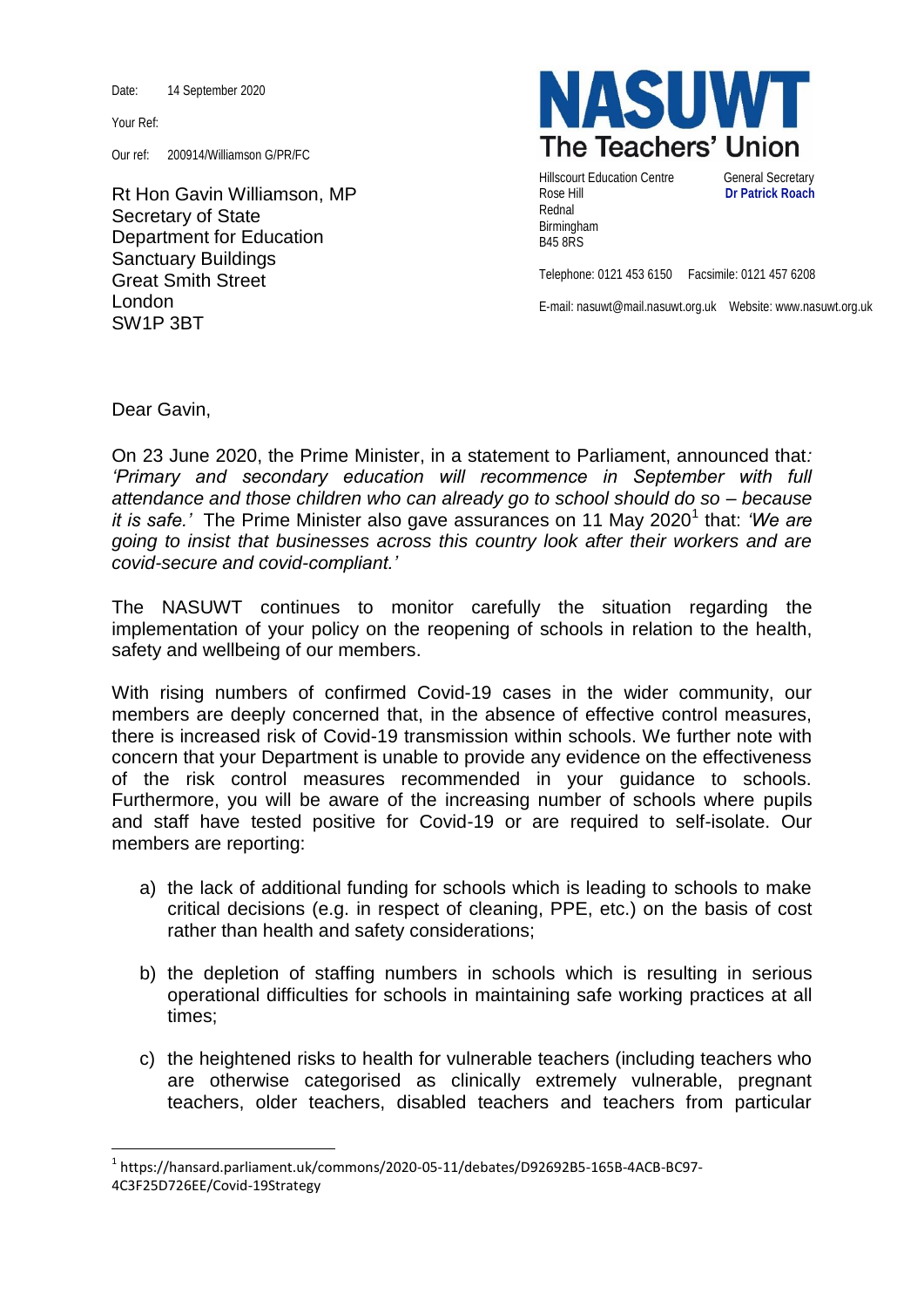BAME backgrounds) following your guidance on those who may return to work in schools;

- d) the lack of social distancing within schools, the absence of PPE and other effective non pharmaceutical interventions;
- e) the failure of the test and trace system to keep up with the demands on it.

The NASUWT seeks confirmation from you as to the steps you will now take to address the above concerns.

The NASUWT has been consulting with its members since the start of the Autumn term. The evidence from our preliminary polling raises further concerns about the urgent need for stronger protections to be introduced to ensure the Covid-secure working practices that the Government has promised.

According to our most recent survey data, we note with concern that measures recommended by your Department to mitigate the spread of COVID-19 were not in place consistently across school/college workplaces two weeks following full reopening:

- Social distancing measures (33%)
- Effective/enhanced cleaning processes (30%)
- Access to soap and water for teachers and pupils (31%)
- Hand sanitisers in all classrooms (18%)
- Systems in place to control the flow of pupils and staff into, away from and around the school site/Staggered start and finish times (24%)
- Enhanced ventilation in classrooms (75%)
- Use of outside space for teaching and learning (89%)

In accordance with the Prime Minister's commitments on behalf of the Government, our members have the right to the same considerations and protections in their workplaces that are being applied to other groups of workers. The NASUWT's expectation is that your Department will have conducted appropriate checks on the compliance by schools with your guidance and that you will have made provision for suitable ongoing monitoring and compliance arrangements. We would welcome confirmation from you as to the nature of the arrangements you have put in place and the evidence base on which you now rely.

We also seek confirmation from you that you have obtained assurances that the implementation by schools of your decisions on the reopening of schools are not in breach of schools' legal obligations relating to health and safety, employment or equalities.

For the avoidance of doubt, the NASUWT is and remains committed to ensuring that schools remain open safely as the country continues to deal with the challenges and consequences presented by the Coronavirus pandemic. However, it is incumbent on us to emphasise the serious issues that are arising as a result of the following:

• the Government's decision to reopen schools in the manner adopted since 1 September 2020, and your failure to take proper regard of the practical and